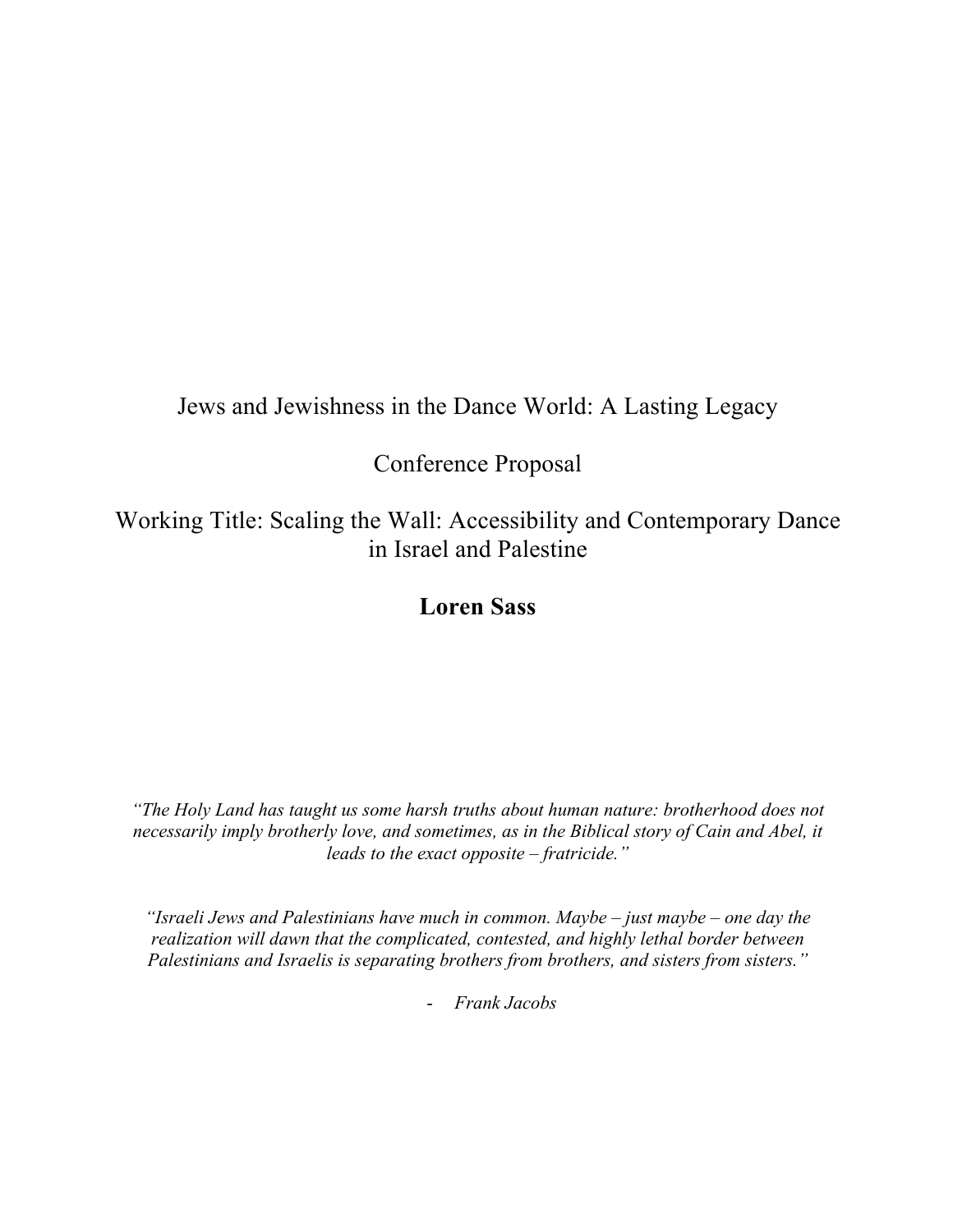## **Overarching Research Question:**

How can information about Palestinian choreographers and their works become more readily available so that an equitable discourse about the role of the Israeli-Palestinian conflict in contemporary dance can occur?

#### **Context**

During my final semester of undergraduate studies at Muhlenberg College I participated in a dance research project where I analyzed two contemporary dance works, one by an Israeli choreographer, Dafi Altabeb, and one by a Palestinian choreographer, Farah Saleh. Throughout this research, I became profoundly troubled to discover the lack of resources, both online and in text, regarding Palestinian choreographers. How could I attempt to fairly analyze these two works if the available literature was so deeply inequitable? How could I possibly keep my already inherent bias in check when the information from one side was so clearly overshadowing the other?

Even after consulting with multiple professors and dance industry professionals, I was unable to find a full work by a Palestinian choreographer to study. With deadlines approaching I was forced to settle on analyzing clips of Saleh's "Ordinary Madness," and was able to find a full video of Altabeb's "Sensitivity to Heat." My goal was to pinpoint similarities between Israeli and Palestinian choreographies.

This new research seeks to build and backtrack on my previous project: this time, I will not be looking for choreographic similarities, rather, I will be looking for the choreographers themselves. In order to study choreographic similarities, the works of Palestinian choreographers and related information must become available. This is the void I seek to fill.

#### **Background / Rationale**

Growing up as a Conservative American Jew, I attended Hebrew School and youth group, learning about the history of the Jewish people and the State of Israel. After high school I decided to see the holy land for myself, and embarked on a nine month trip as part of the Nativ College Leadership Program in Israel. Without hesitation, I stepped onto the plane, not knowing that less than two months later Operation Pillar of Defense would break out, and test my understanding of the Israeli-Palestinian Conflict. That year opened my eyes to the multiplicities and dichotomies entrenched within the Conflict, and I could no longer ignore those people beyond the border wall. And I did not want to – because they were not ignoring me.

Throughout my undergraduate career I jumped at every opportunity in which to fuse my lived experiences with my academic interests. As a recent college graduate, I am excited at the prospect of continuing to meld these ideas through this important research.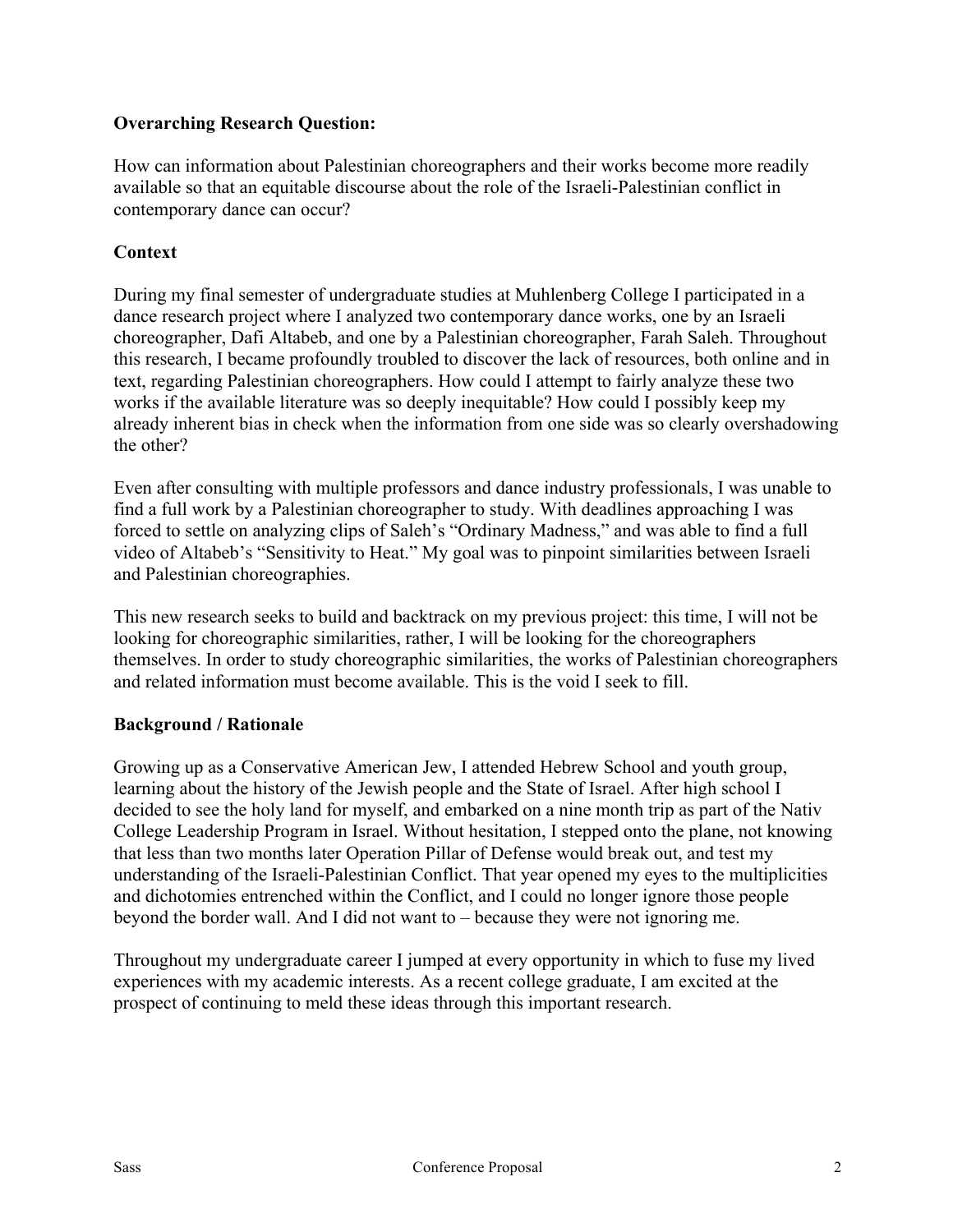## **Project Overview**

I intend for this research to meld two of the sub themes of this conference:

4) Performing Trauma and Transformation How have experiences of persecution, war, genocide and the Holocaust and issues related to memory, preservation, memorialization, metamorphosis and transfiguration engaged the dance field?

6) Diasporic Monologues and Dialogues How have struggles/experiences of navigating roots, routes, and memories influenced how Jews experience dance and relate to other minorities and diasporic groups/individuals in shaping the dance field?

In an effort to broaden and deepen the nearly nonexistent field of research surrounding contemporary Palestinian dance, I intend to compile data on current Palestinian choreographers and their works. This research will function similarly to an ethnographic study, a census of sorts. A Google search of "Israeli choreographers" yields multiple pages of lists and in-depth information, such as biographies, videos, and images. A search of "Palestinian choreographers" yields no in depth lists nor chronologies, but rather a few articles on Farah Saleh, dabkeh (folk dance), and choreographers and companies who have performed in Palestine, but not Palestinian choreographers themselves. I seek to fill this void.

## **Overarching Research Question:**

How can information about Palestinian choreographers and their works become more readily available so an equitable discourse about the role of the Israeli-Palestinian conflict in contemporary dance can occur?

#### **Additional research/interview questions**:

- What is hindering the public's access to the works of Palestinian choreographers, and why do those same hindrances not exist for Israeli choreographers?
	- o How does this impact the world's understanding of the Israeli-Palestinian Conflict?
- How has the Israeli-Palestinian Conflict affected (or not affected) the ability to locate sources of information about contemporary Palestinian choreographers?

Ultimately, I want to gain an understanding of Palestinian choreographers and their works to further my understanding of the Conflict, yet the information is currently not accessible.